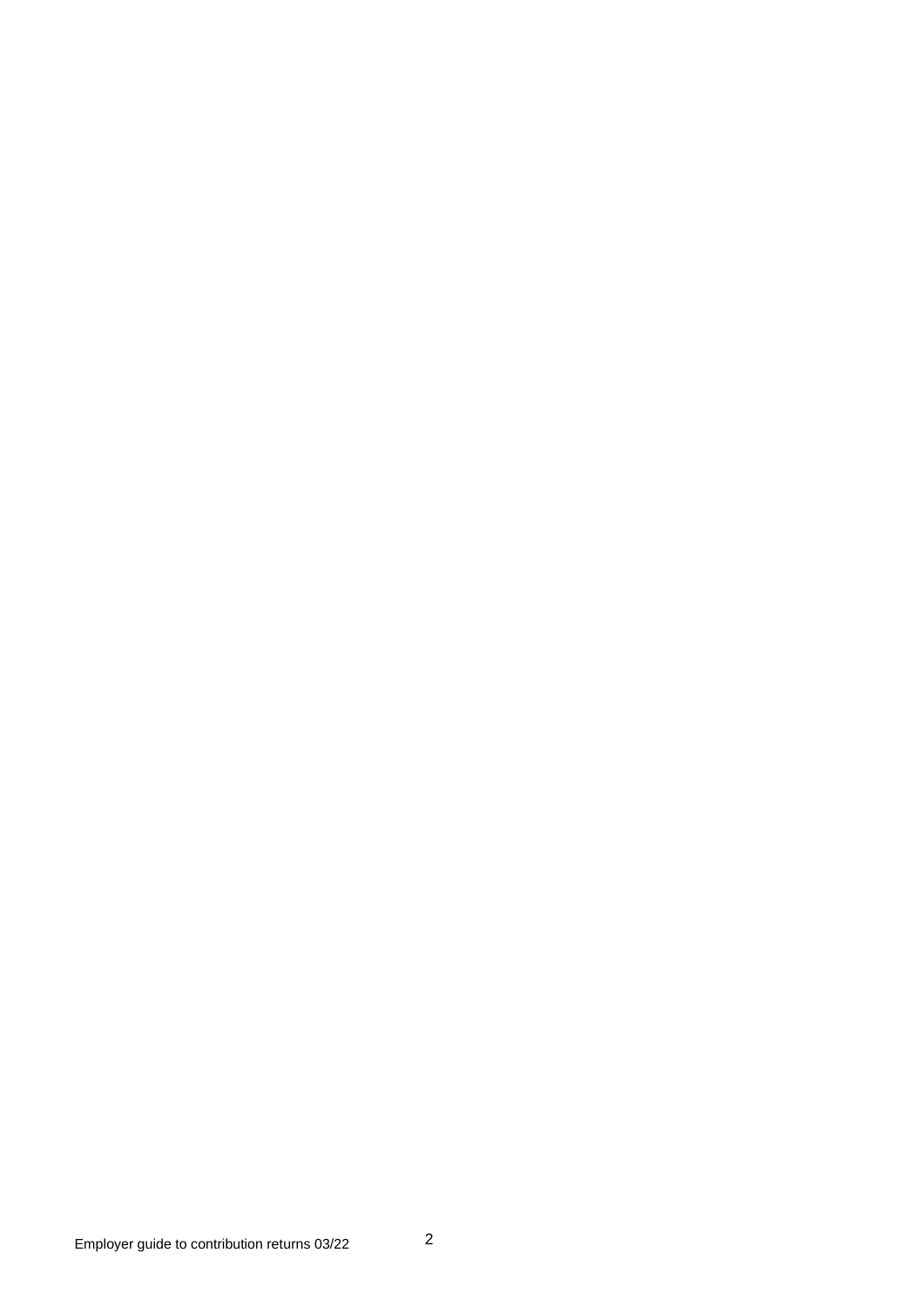# **CONTENTS**

| 2.0 |  |
|-----|--|
| 3.0 |  |
| 3.1 |  |
| 3.2 |  |
| 3.3 |  |
| 4.0 |  |
|     |  |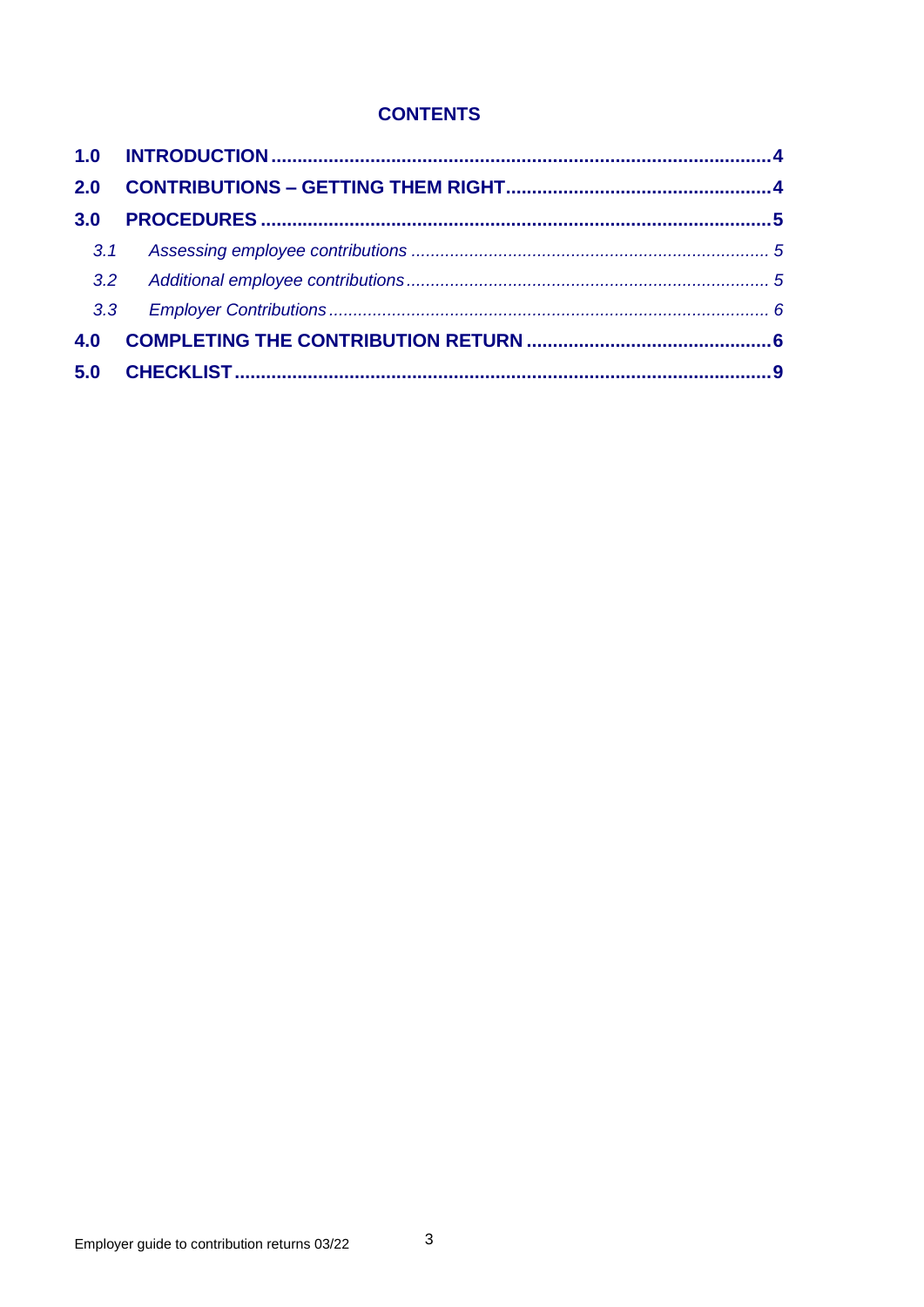## <span id="page-3-0"></span>**1.0 INTRODUCTION**

With effect from 1 April 2015 the Berkshire Pension Fund established a local pension board in accordance with regulation 106 of the LGPS Regulations 2013 (as amended) to assist the administering authority in its role as a scheme manager to secure compliance of the scheme regulations and other legislation relating to governance and administration of the scheme and of any requirements imposed by The Pensions Regulator.

The Pensions Regulator (TPR) also issued code of practice no. 14 concerning **'Governance and administration of public service pension schemes'**. This code of practice as it relates to the requirements of the Public Service Pensions Act 2013, came into force from 1 April 2015.

One area that TPR is particularly keen to see operate efficiently is the payment and receipt of pension contributions and to ensure that the scheme manager has appropriate processes in place to monitor, record and reconcile the receipt of contributions. In addition, the scheme manager is legally required to identify and resolve any issues regarding payment failures at the same time as reporting breaches where relevant to the Regulator.

It is worth noting that TPR has a number of statutory objectives including:

- To protect the benefits of pension scheme members;
- To promote and improve understanding of the good administration of work-based pensions; and
- To maximise compliance with the duties and safeguards of the Pensions Act 2008.

Part of TPR's code of practice no. 14 is to set out how pension contributions are to be maintained and can be viewed, downloaded or printed from TPR's website <http://www.thepensionsregulator.gov.uk/doc-library/codes.aspx>

## <span id="page-3-1"></span>**2.0 CONTRIBUTIONS – GETTING THEM RIGHT**

The LGPS is a registered pension scheme and is known as a defined benefit occupational pension scheme which means that the benefits payable from the scheme are set out in law through statutory instruments issued by the Secretary of State for the Department for Levelling Up, Housing and the Communities (DLUHC).

As such, the contributions paid by both the employee and the employer are not used to calculate the pension rights of LGPS members. Instead, the contributions are paid into the Pension Fund to ensure that there is sufficient money to pay the benefits of retired members, deferred members once they reach their retirement age and active scheme members who will eventually reach retirement age and draw a pension.

Whilst the amount that employees have to pay by way of contributions is set out in the scheme regulations, the amount that scheme employers pay is set every three years by an independent actuary who undertakes a health check of the Pension Fund known as a valuation. As part of the valuation process, the actuary will set employer contributions rates for the forthcoming valuation period. For example, the most recent valuation that took place as at 31 March 2019 has set the employer contribution rates for the period 1 April 2020 to 31 March 2023. The next valuation to take place on 31 March 2022 will set the employer contribution rates for the period 1 April 2023 to 31 March 2026.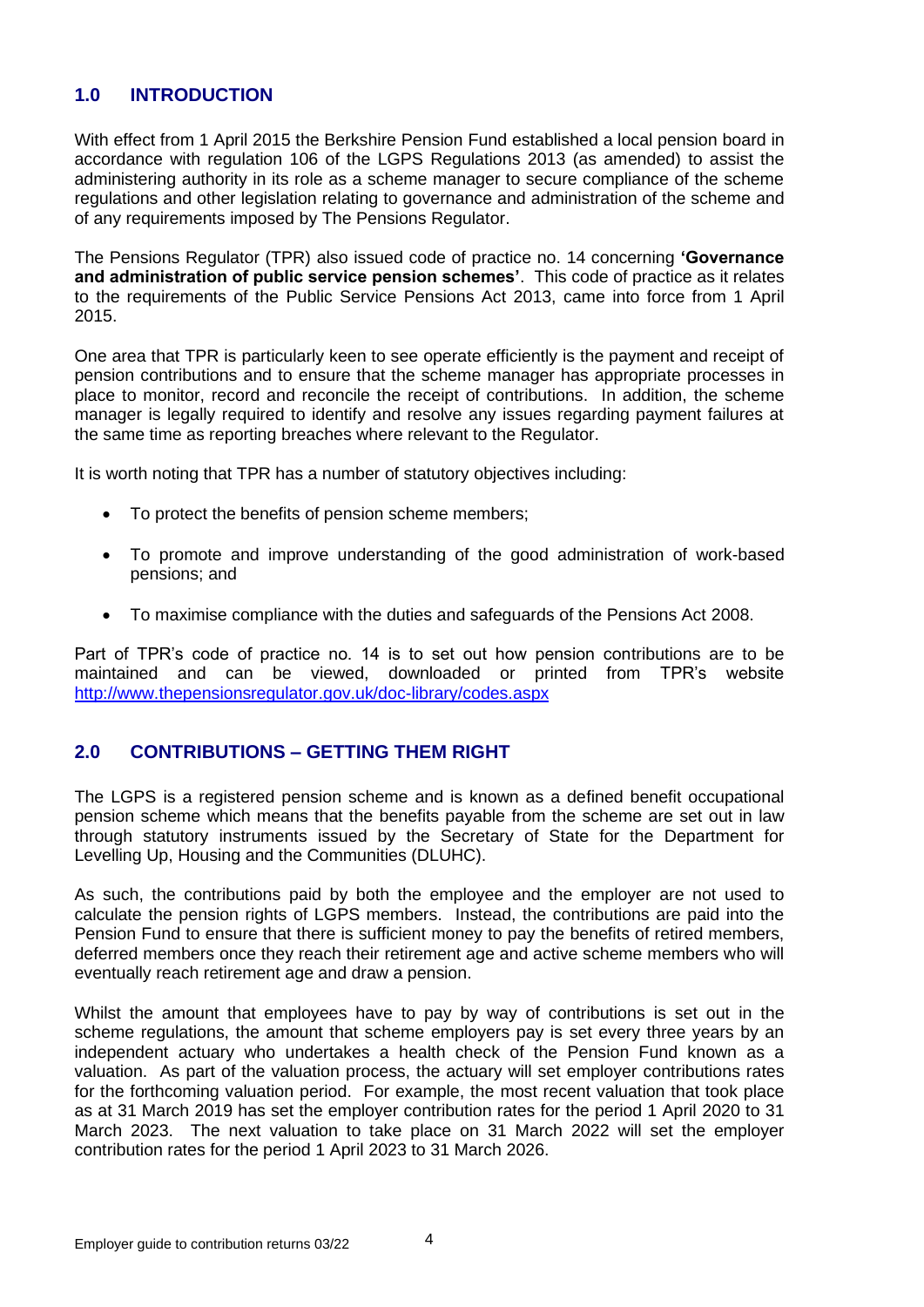The Pension Fund needs to ensure that there is enough money to pay for the benefits in payment whilst maintaining a suitable funding level to meet the payment of benefits coming into payment in the future.

This is why it is so important for Scheme employers to ensure that they deduct the correct rate of employee and employer contributions through their payrolls. Failure to do so can result in employers, and possibly employees, facing higher contribution rates in the future or for the level of benefits provided by the scheme being decreased if scheme costs exceed certain limits.

In addition, it is important that Scheme employers make payment of contributions to the Pension Fund in a timely manner to enable the Fund to make the best possible returns on its investments.

In accordance with the Pension Fund's 'Pension Administration Strategy' a Scheme employer will be held to account for late payment of contributions and will be issued with a written notice of unsatisfactory performance and may be charged interest where that performance does not improve.

A record of all notices of unsatisfactory performance issued to scheme employers will be reported to the local pension board and any employer that continues to fail to meet the statutory requirement to pay contributions over to the Pension Fund within prescribed deadlines will be at risk of being reported to the Pensions Regulator who has the power to issue fines.

**IMPORTANT NOTE:** If you are a Scheme employer that uses a third-party payroll provider you need to be clear that it is your responsibility as the Scheme employer, not the payroll provider, to ensure that the requirements of the regulations and the procedures set out by the scheme manager are adhered to. Any notices that may be issued will be sent to the Scheme employer and not the payroll provider. The Scheme employer must ensure that, where they are happy for their payroll provider to submit contribution payments direct to the Pension Fund, the correct contribution rates are being used (both employee and employer) and that payments are made within the statutory deadlines. The payroll contract is between the Scheme employer and the payroll provider and not the Pension Fund.

## <span id="page-4-0"></span>**3.0 PROCEDURES**

#### <span id="page-4-1"></span>*3.1 Assessing employee contributions*

At 1 April each year a Scheme employer has to assess the rate of contribution that each of their employees should pay for the forthcoming Scheme year (1 April to 31 March). Where an employee may hold more than one post, the Scheme employer must assess the contribution rate applicable to each post in isolation of each other.

#### <span id="page-4-2"></span>*3.2 Additional employee contributions*

Where an employee has elected to pay additional pension contributions into the LGPS, the correct contribution amount must be deducted. These contributions could be in respect of a number of things but in most cases will be as a result of a member paying:

- Additional Pension Contributions (APCs)
- Additional Regular Contributions (ARCs)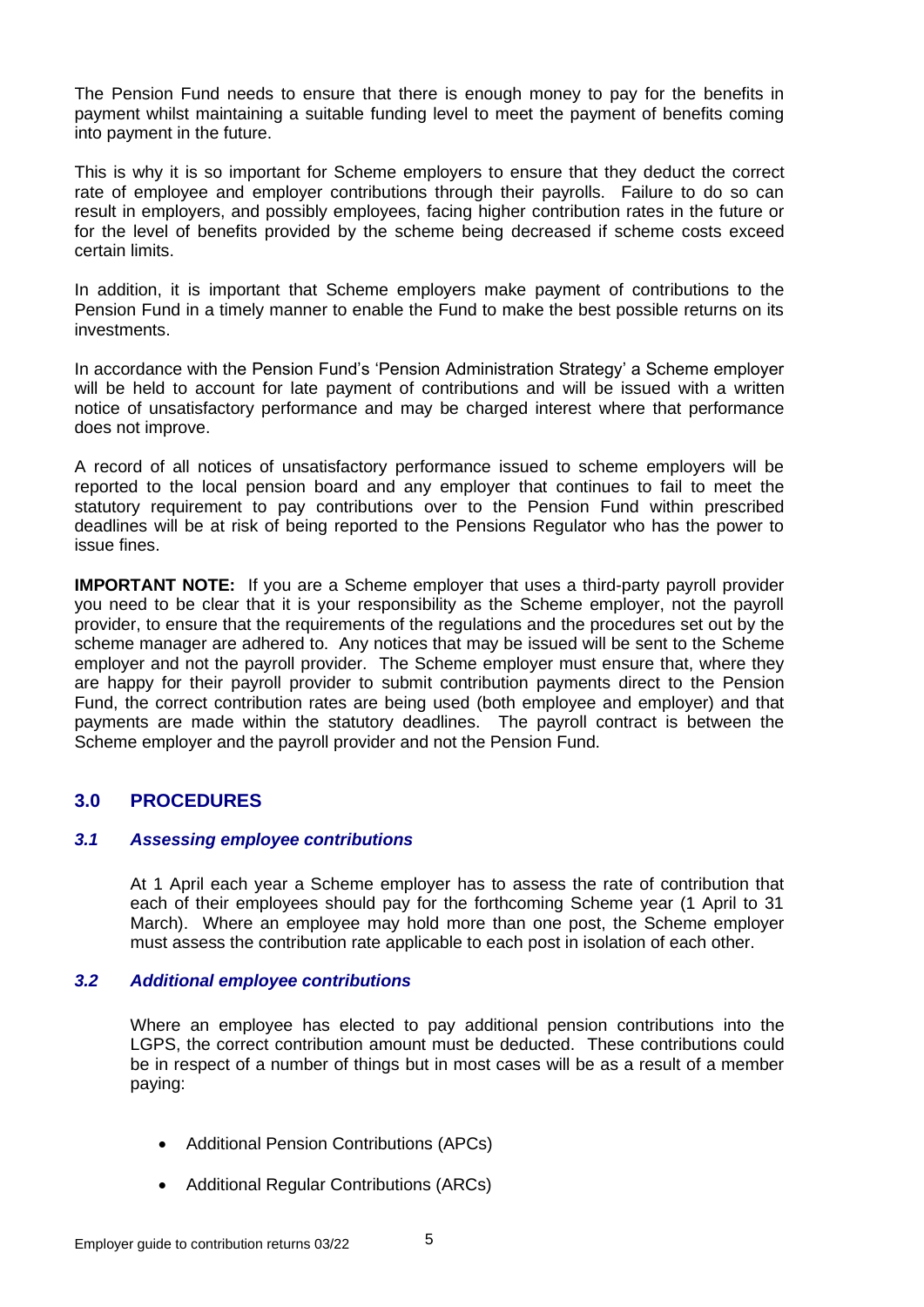• Added Years Contributions (AYs)

APCs were introduced into the Scheme regulations with effect from 1 April 2014 and can be at full cost to the employee or a shared cost between the employee and the employer. It is important for an employer to notify the Pension Fund of a breakdown between employee and employer contributions.

ARCs are no longer available to Scheme members but any ARC contract in place prior to 1 April 2014 for a period extending beyond that date must be honoured and contributions must continue to be deducted from the employee.

As with ARCS, any employee paying for added years under former regulations must continue to have those contributions deducted until the added years contract ends.

**NOTE:** Additional Voluntary Contributions (AVCs). If you have employees paying AVCs with Prudential you must pay those contributions direct to Prudential each month and **NOT** to the Berkshire Pension Fund.

#### <span id="page-5-0"></span>*3.3 Employer Contributions*

A scheme employer must ensure that the correct employer contribution rate is deducted on behalf of the scheme members in accordance with the rates and adjustment certificate issued by the Fund's actuary as part of the triennial valuation process.

The total contribution payable by employers consists of two elements:

- The primary rate; and
- The secondary rate.

The primary rate covers the cost of future benefit accrual whereas the secondary rate is the adjustment required to meet past liabilities (for example, to recover a funding deficit identified).

The rates and adjustment certificate sets out the primary contribution as a percentage of payroll. The secondary rate can be expressed as either a percentage of payroll or as a monetary value.

### <span id="page-5-1"></span>**4.0 COMPLETING THE CONTRIBUTION RETURN**

The Berkshire Pension Fund has produced a multi-worksheet excel spreadsheet that must be completed each month and submitted to the Pension Fund. No other form of notification should be used and where an alternative format is submitted it will be returned with a request to use the appropriate spreadsheet.

When you first open the spreadsheet you will see 14 tabs at the bottom, the first one being a cost centre and contribution rate 'look up table'. There will then be 12 tabs labelled for each month of the year with the final tab being a totals spreadsheet which adds up the payments made month by month throughout the year.

The diagram on the next page shows the contribution return for April 2022 payable by 19 May 2022 which you will see by first selecting the April tab in the spreadsheet. Completion notes follow the diagram which make reference to the various fields to be completed. Start by selecting your employer name by using the drop-down list function.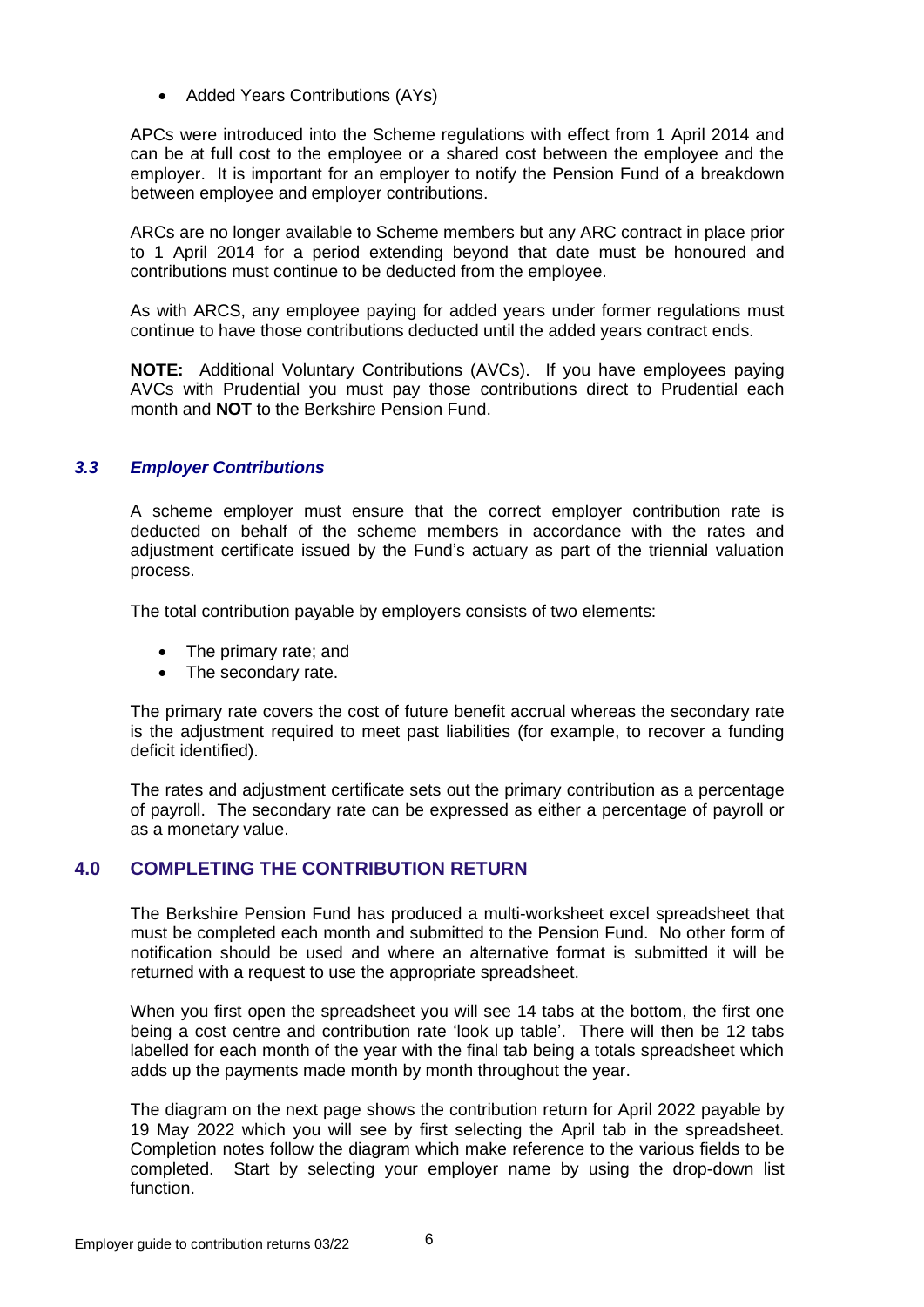| ROYAL COUNTY OF BERKSHIRE PENSION FUND<br>LOCAL GOVERNMENT PENSION SCHEME<br>PAYMENT OF CONTRIBUTIONS - LGS16<br>PLEASE COMPLETE & RETURN WHEN PAYMENT IS MADE TO PENSION FUND<br>Email to: LGPS@RBWM.gov.uk | <b>BERKSHIRE</b> | 1)                  | Select your employer name<br>from the dropdown list                       |
|--------------------------------------------------------------------------------------------------------------------------------------------------------------------------------------------------------------|------------------|---------------------|---------------------------------------------------------------------------|
| <b>EMPLOYER NAME:</b><br><b>ABC Employer</b>                                                                                                                                                                 |                  |                     |                                                                           |
| REFERENCE (COST CENTRE - check look up table if in doubt):                                                                                                                                                   | QK53             |                     |                                                                           |
| CONTRIBUTIONS FOR PERIOD ENDING:                                                                                                                                                                             | 30/04/2022       |                     |                                                                           |
| PAYMENT DUE NOT LATER THAN:                                                                                                                                                                                  | 19/05/2022       |                     |                                                                           |
| A. Employee Standard Contributions (EES)                                                                                                                                                                     |                  |                     |                                                                           |
| 1. Care Main Scheme                                                                                                                                                                                          |                  |                     |                                                                           |
| 2. Care 50/50 Scheme                                                                                                                                                                                         |                  |                     |                                                                           |
| B. Employee Additional Contributions                                                                                                                                                                         |                  |                     |                                                                           |
| 1. Post April 2014 Employee Additional Contributions (i.e. APCs)                                                                                                                                             |                  |                     |                                                                           |
| 2. Pre March 2014 Employee Additional Contributions (i.e. ARCs and Added Years)                                                                                                                              |                  |                     |                                                                           |
| DO NOT INCLUDE AVCs                                                                                                                                                                                          |                  |                     | 3) Indicate whether or                                                    |
| C. Employer Contributions (primary: 15.0% of pensionable payroll)                                                                                                                                            |                  | £15,000.00<br>15.0% | not you have prepaid<br>secondary contributions                           |
| D. Employer Contribution (secondary: 8.00% of pensionable payroll)<br>Have you pre-paid Secondary Contributions this year?                                                                                   | <b>No</b>        | £8,000.00           | - this will only be<br>applicable to a small<br>minority of employers. If |
| E. Total Contribution Amount: $( = A + B + C + D)$                                                                                                                                                           |                  | £23,000.00          | in doubt - indicate "no"                                                  |
| Less:<br>F. Monthly Equivalent of Pre-paid secondary contribution (if applicable)                                                                                                                            |                  | £0.00               |                                                                           |
| G. Adjustments to above (please specify below)                                                                                                                                                               |                  |                     | 2) Enter amount of<br>pensionable payroll for                             |
| H. PENSIONABLE PAYROLL FOR THE MONTH                                                                                                                                                                         |                  | £100,000.00         | the month, this will<br>automatically populate<br>C & D based on the      |
| Reason for adjustments:                                                                                                                                                                                      |                  |                     | rates and adjustments<br>certificate                                      |
|                                                                                                                                                                                                              |                  |                     |                                                                           |
|                                                                                                                                                                                                              |                  |                     |                                                                           |
| I. Total amount payable: $(=E+F+G)$                                                                                                                                                                          |                  | £23,000.00          |                                                                           |
| J. Method of Payment (BACS or cheque)                                                                                                                                                                        |                  |                     |                                                                           |
| K. Date bank transfer to be credited (if applicable):                                                                                                                                                        |                  |                     |                                                                           |
| Payments to be made to Lloyds TSB<br>Sort Code: 30-95-36 Account 00092302                                                                                                                                    |                  |                     |                                                                           |

By inserting the employer name from the dropdown menu a lot of information will automatically be populated into all of the 12 monthly worksheets (obtained from the look up table) and you should not need to insert this information again throughout the year. This information includes the cost centre, the employer primary and secondary contribution rates and the monthly deficit contribution amount if you are an employer that is making monetary deficit recovery payments. If you are in any doubt about your certified employer contribution rates you can view the rates and adjustment certificate on the Berkshire Pension Fund's website as follows:

<https://www.berkshirepensions.org.uk/bpf/employers/employer-contributions>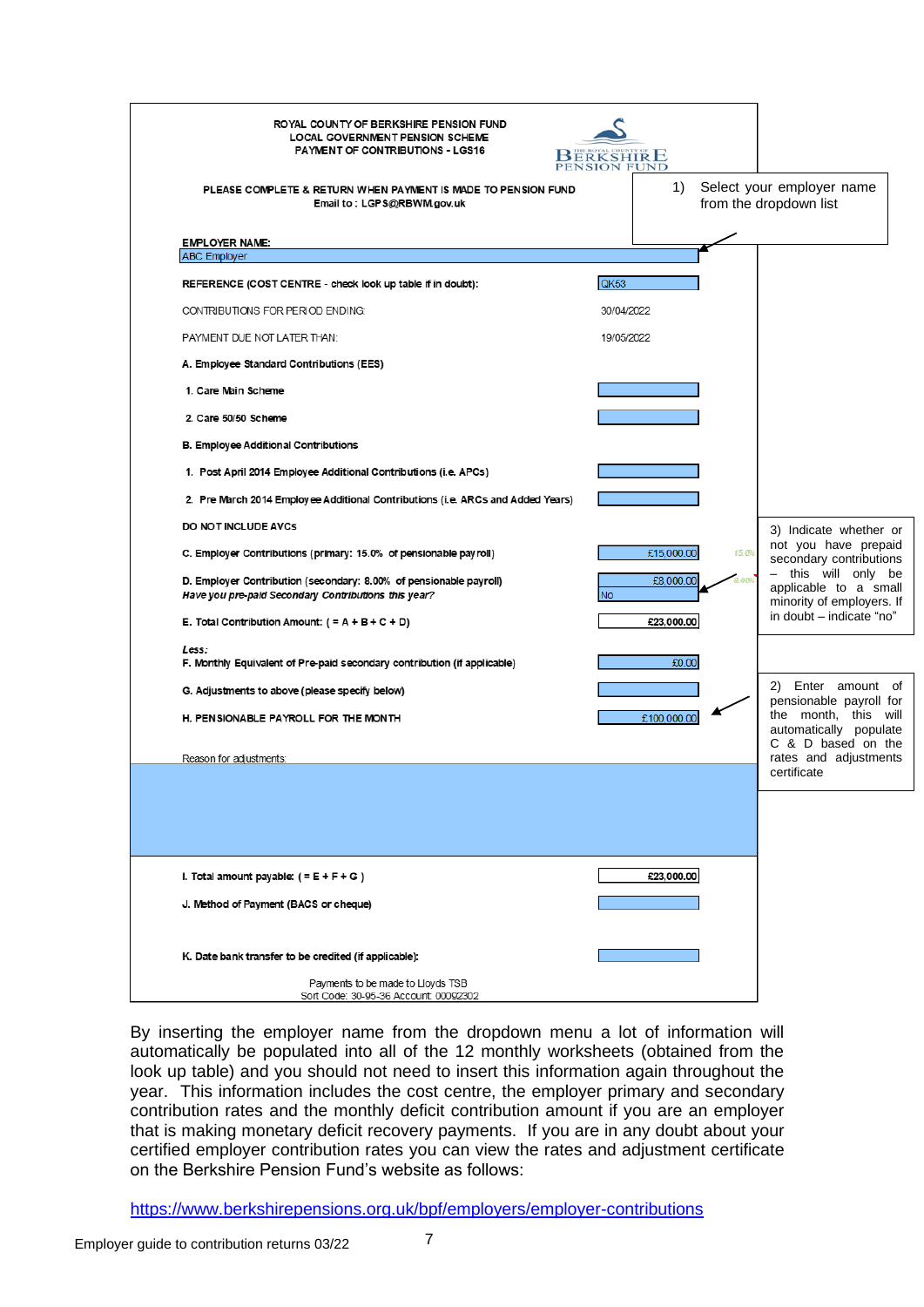Please ensure that for the fields you must complete each month that you provide the correct figures into the correct fields of the correct worksheet each month otherwise the totals will not add up correctly.

It is important that you use the correct tab for the correct month. You cannot change the dates contained within each worksheet as these have been hard-coded which will hopefully prompt you to move to a different tab should you try to amend those fields.

You will also see some text in RED when you access each worksheet. This will disappear once you have completed the worksheet correctly indicating that it is ready for submission to the Pension Fund.

A feature of the worksheets since 1 April 2017 is that there is a Government Actuary's requirement to report employee contributions (Field A) split between CARE MAIN scheme and CARE 50/50 scheme contributions and also employee additional contributions (Field B) split between pre and post April 2014 contributions. Put simply, in field B1 you need to insert the total of all employees' Additional Pension Contributions (APCs) (as these only came into existence from 1 April 2014) and in field B2 you need to insert the total of al employees' Additional Regular Contributions (ARCs) (as these contracts will have commenced before 1 April 2014) plus any old Added Years contributions where a scheme member will have entered into a contract before 1 April 2014 to purchase additional scheme membership (new contracts not available since before 1 April 2014).

A further feature of the worksheets from 1st April 2022 is the Fund's requirement to account for employer primary and secondary contributions separately. This information is captured in fields C and D of the contribution form. The percentages will prepopulate and where your employer make payment of secondary contributions as a monetary value that value will also pre-populate. There is also a YES/NO box to complete to confirm whether you are an employer or not, as the case may be, that has pre-paid in advance secondary contributions for the whole year.

Upon inputting your pensionable payroll figure in field H a value will appear in field C representing the primary employer contributions for the month, this being the relevant percentage of the payroll figure recorded. It may be that this figure will not match with the primary contribution amount on your payroll system as some adjustments may need to be made. An example of this may be where an individual has been on a leave of absence with reduced pay but the employer contribution has to be calculated on the full rate of pay that the individual would normally have expected to receive but for their absence. These total of these adjustments should be recorded in field G with an explanation for these adjustments being recorded in "reasons for adjustments" box.

Of course, you may not have any adjustments to make to the monthly value you are submitting to the Pension Fund in which case you will not need to complete field G and provide any explanation in the large blue box headed 'reasons for adjustments'

Once you have completed your return you should submit the whole spreadsheet (not just the single worksheet) to the Berkshire Pension Fund. An electronic mailbox has been set up for this purpose and must be used only for the submission of contribution returns. The email address you must use is:

# **lgps@rbwm.gov.uk**

When sending your email insert in the subject field, for example, "Contribution Return April 2022" and don't forget to attach the spreadsheet.